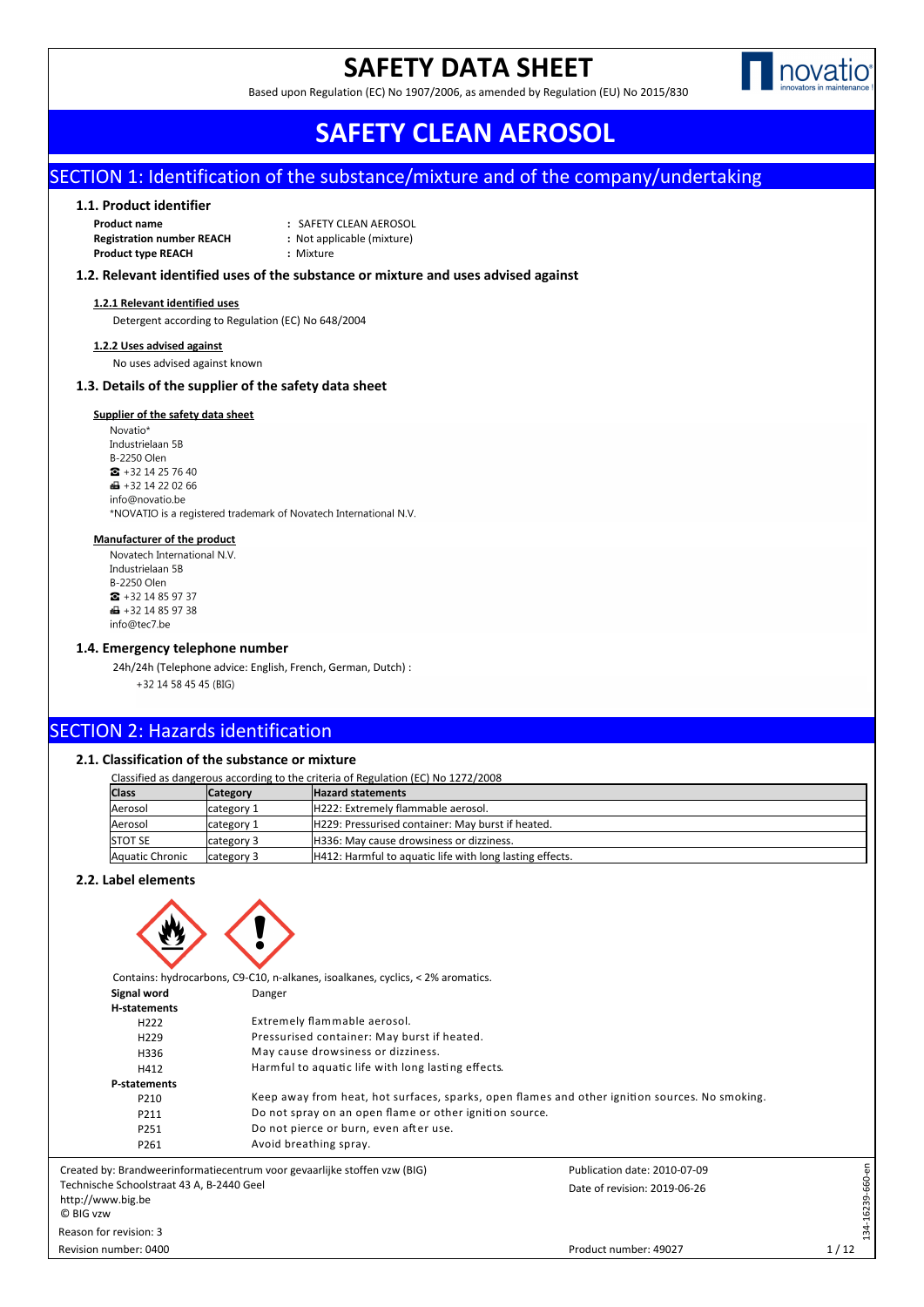**Supplemental information**

P304 + P340 IF INHALED: Remove person to fresh air and keep comfortable for breathing. P410 + P412 Protect from sunlight. Do not expose to temperatures exceeding 50 °C/ 122°F.

EUH066 Repeated exposure may cause skin dryness or cracking.

## **2.3. Other hazards**

Gas/vapour spreads at floor level: ignition hazard

## SECTION 3: Composition/information on ingredients

## **3.1. Substances**

Not applicable

## **3.2. Mixtures**

| <b>Name</b><br><b>REACH Registration No</b>                                                  | <b>CAS No</b><br>IEC No<br>List No | Conc. (C)     | Classification according to CLP Note                                                         |            | <b>Remark</b> |
|----------------------------------------------------------------------------------------------|------------------------------------|---------------|----------------------------------------------------------------------------------------------|------------|---------------|
| hydrocarbons, C9-C10, n-alkanes, isoalkanes, cyclics, <<br>12% aromatics<br>01-2119471843-32 | $927 - 241 - 2$                    | IC≤70%        | Flam. Lig. 3; H226<br>Asp. Tox. 1; H304<br><b>STOT SE 3; H336</b><br>Aquatic Chronic 3; H412 | (1)(10)    | <b>IUVCB</b>  |
| <i>copane</i><br>01-2119486944-21                                                            | 74-98-6<br>200-827-9               | $C \leq 20\%$ | Flam. Gas 1; H220<br>Press. Gas - Liquefied gas;<br>H <sub>280</sub>                         | (1)(2)(10) | Propellant    |
| lbutane<br>01-2119474691-32                                                                  | 106-97-8<br>203-448-7              | $C \leq 10\%$ | Flam. Gas 1; H220<br>Press. Gas - Liquefied gas;<br>H280                                     | (1)(2)(10) | Propellant    |

(1) For H-statements in full: see heading 16

(2) Substance with a Community workplace exposure limit

(10) Subject to restrictions of Annex XVII of Regulation (EC) No. 1907/2006

Note: numbers 9xx-xxx-x are provisional list numbers assigned by Echa pending an official EC inventory number

## SECTION 4: First aid measures

## **4.1. Description of first aid measures**

#### **General:**

If you feel unwell, seek medical advice.

**After inhalation:**

Remove the victim into fresh air. Respiratory problems: consult a doctor/medical service.

#### **After skin contact:**

Wash immediately with lots of water. Do not apply (chemical) neutralizing agents without medical advice. Take victim to a doctor if irritation persists.

## **After eye contact:**

Rinse with water. Do not apply (chemical) neutralizing agents without medical advice. Remove contact lenses, if present and easy to do. Continue rinsing. Take victim to an ophthalmologist if irritation persists.

**After ingestion:**

Rinse mouth with water. Do not apply (chemical) neutralizing agents without medical advice. Consult a doctor/medical service if you feel unwell.

### **4.2. Most important symptoms and effects, both acute and delayed**

## **4.2.1 Acute symptoms**

**After inhalation:** Central nervous system depression. Narcosis. **After skin contact:** ON CONTINUOUS EXPOSURE/CONTACT: Dry skin. Cracking of the skin. **After eye contact:** No effects known. **After ingestion:** No effects known. **4.2.2 Delayed symptoms**

No effects known.

**4.3. Indication of any immediate medical attention and special treatment needed**

If applicable and available it will be listed below.

## SECTION 5: Firefighting measures

## **5.1. Extinguishing media**

## **5.1.1 Suitable extinguishing media:**

Small fire: Quick-acting ABC powder extinguisher, Quick-acting BC powder extinguisher.

**5.1.2 Unsuitable extinguishing media:**

Reason for revision: 3

Date of revision: 2019-06-26 Publication date: 2010-07-09

Product number: 49027 2/12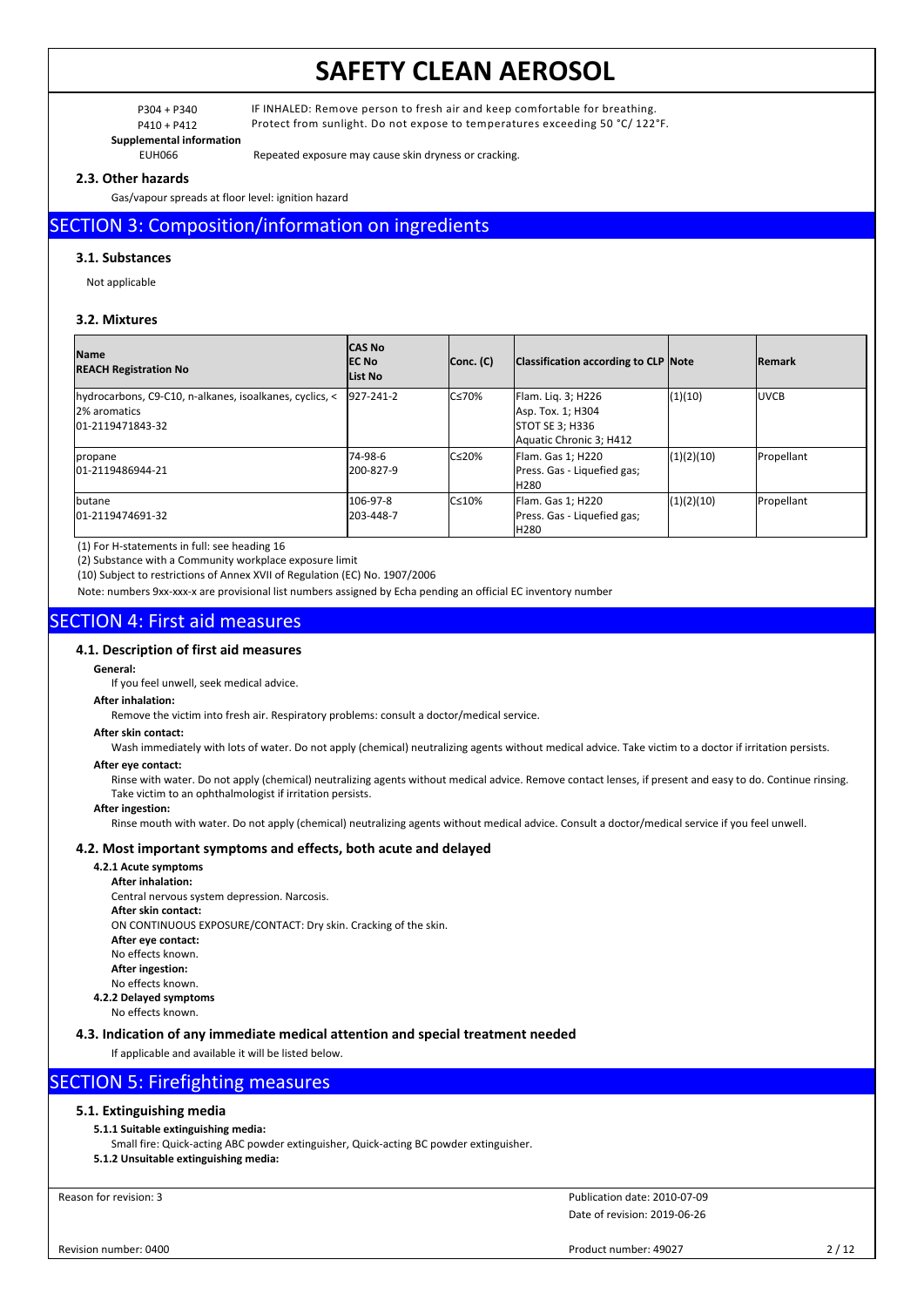Small fire: Quick-acting CO2 extinguisher, Water (water can be used to control jet flame), Foam. Major fire: Water (water can be used to control jet flame), Foam.

## **5.2. Special hazards arising from the substance or mixture**

Upon combustion: CO and CO2 are formed. Pressurised container: May burst if heated.

## **5.3. Advice for firefighters**

#### **5.3.1 Instructions:**

If exposed to fire cool the closed containers by spraying with water. Physical explosion risk: extinguish/cool from behind cover. Do not move the load if exposed to heat. After cooling: persistant risk of physical explosion. Take account of environmentally hazardous firefighting water. Use water moderately and if possible collect or contain it.

## **5.3.2 Special protective equipment for fire-fighters:**

Gloves. Protective clothing. Heat/fire exposure: compressed air/oxygen apparatus.

## SECTION 6: Accidental release measures

### **6.1. Personal precautions, protective equipment and emergency procedures**

Stop engines and no smoking. No naked flames or sparks. Spark- and explosionproof appliances and lighting equipment. **6.1.1 Protective equipment for non-emergency personnel**

See heading 8.2

### **6.1.2 Protective equipment for emergency responders**

Gloves. Protective clothing.

Suitable protective clothing See heading 8.2

### **6.2. Environmental precautions**

Dam up the liquid spill.

### **6.3. Methods and material for containment and cleaning up**

Take up liquid spill into absorbent material. Scoop absorbed substance into closing containers. Carefully collect the spill/leftovers. Clean contaminated surfaces with an excess of water. Take collected spill to manufacturer/competent authority. Wash clothing and equipment after handling.

## **6.4. Reference to other sections**

See heading 13.

## SECTION 7: Handling and storage

The information in this section is a general description. If applicable and available, exposure scenarios are attached in annex. Always use the relevant exposure scenarios that correspond to your identified use.

### **7.1. Precautions for safe handling**

Use spark-/explosionproof appliances and lighting system. Keep away from naked flames/heat. Keep away from ignition sources/sparks. Take precautions against electrostatic charges. Gas/vapour heavier than air at 20°C. Observe normal hygiene standards. Remove contaminated clothing immediately.

### **7.2. Conditions for safe storage, including any incompatibilities**

## **7.2.1 Safe storage requirements:**

Storage temperature: < 50 °C. Keep out of direct sunlight. Ventilation at floor level. Fireproof storeroom. Meet the legal requirements.

#### **7.2.2 Keep away from:**

Heat sources, ignition sources.

#### **7.2.3 Suitable packaging material:**

Aerosol.

#### **7.2.4 Non suitable packaging material:**

No data available

### **7.3. Specific end use(s)**

If applicable and available, exposure scenarios are attached in annex. See information supplied by the manufacturer.

## SECTION 8: Exposure controls/personal protection

### **8.1. Control parameters**

#### **8.1.1 Occupational exposure**

#### **a) Occupational exposure limit values**

If limit values are applicable and available these will be listed below.

## **Belgium**

| Hydrocarbures aliphatiques sous forme gazeuse: (Alcanes C1-<br>C3 | Time-weighted average exposure limit 8 h | $1000$ ppm            |
|-------------------------------------------------------------------|------------------------------------------|-----------------------|
|                                                                   | Short time value                         | 980 ppm               |
|                                                                   | Short time value                         | $2370 \text{ mg/m}^3$ |

#### **France**

Reason for revision: 3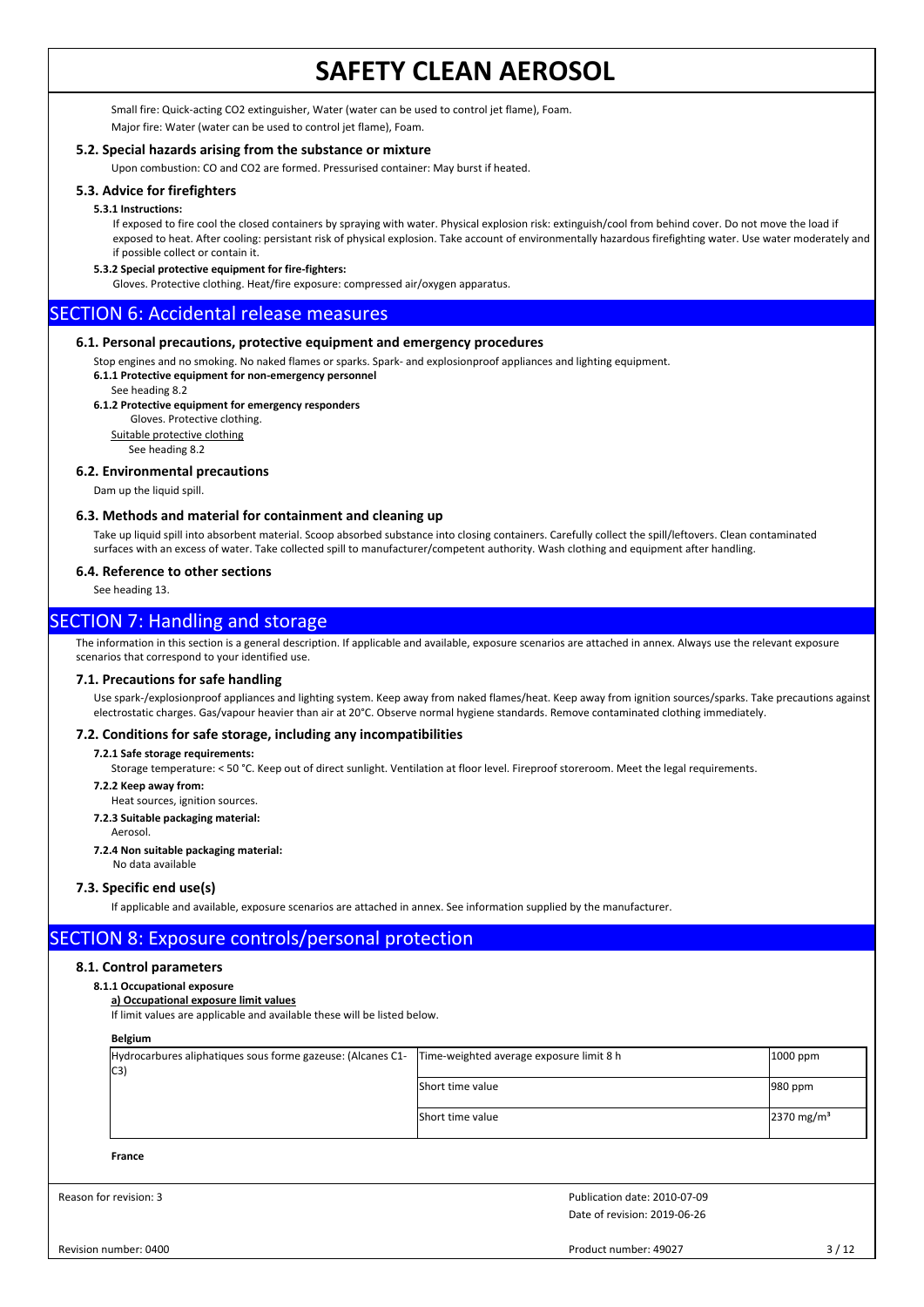| In-Butane                                                                                                                              |                                                                                                                                                                                                                                   | Time-weighted average exposure limit 8 h (VL: Valeur non<br>réglementaire indicative) |                                                                    | 800 ppm       |                        |
|----------------------------------------------------------------------------------------------------------------------------------------|-----------------------------------------------------------------------------------------------------------------------------------------------------------------------------------------------------------------------------------|---------------------------------------------------------------------------------------|--------------------------------------------------------------------|---------------|------------------------|
|                                                                                                                                        |                                                                                                                                                                                                                                   | réglementaire indicative)                                                             | Time-weighted average exposure limit 8 h (VL: Valeur non           |               | 1900 mg/m <sup>3</sup> |
| Germany                                                                                                                                |                                                                                                                                                                                                                                   |                                                                                       |                                                                    |               |                        |
| <b>Butan</b>                                                                                                                           |                                                                                                                                                                                                                                   |                                                                                       | Time-weighted average exposure limit 8 h (TRGS 900)                |               | 1000 ppm               |
|                                                                                                                                        |                                                                                                                                                                                                                                   |                                                                                       | Time-weighted average exposure limit 8 h (TRGS 900)                |               | 2400 mg/m <sup>3</sup> |
| Propan                                                                                                                                 |                                                                                                                                                                                                                                   |                                                                                       | Time-weighted average exposure limit 8 h (TRGS 900)                |               | 1000 ppm               |
|                                                                                                                                        |                                                                                                                                                                                                                                   |                                                                                       | Time-weighted average exposure limit 8 h (TRGS 900)                |               | 1800 mg/m <sup>3</sup> |
| UK                                                                                                                                     |                                                                                                                                                                                                                                   |                                                                                       |                                                                    |               |                        |
| <b>Butane</b>                                                                                                                          |                                                                                                                                                                                                                                   | (EH40/2005))                                                                          | Time-weighted average exposure limit 8 h (Workplace exposure limit |               | 600 ppm                |
|                                                                                                                                        |                                                                                                                                                                                                                                   | (EH40/2005))                                                                          | Time-weighted average exposure limit 8 h (Workplace exposure limit |               | 1450 mg/m <sup>3</sup> |
|                                                                                                                                        |                                                                                                                                                                                                                                   | Short time value (Workplace exposure limit (EH40/2005))                               |                                                                    |               | 750 ppm                |
|                                                                                                                                        |                                                                                                                                                                                                                                   |                                                                                       | Short time value (Workplace exposure limit (EH40/2005))            |               | 1810 mg/m <sup>3</sup> |
| USA (TLV-ACGIH)                                                                                                                        |                                                                                                                                                                                                                                   |                                                                                       |                                                                    |               |                        |
| Butane, all isomers                                                                                                                    |                                                                                                                                                                                                                                   | Short time value (TLV - Adopted Value)                                                |                                                                    |               | 1000 ppm               |
| If limit values are applicable and available these will be listed below.                                                               |                                                                                                                                                                                                                                   |                                                                                       |                                                                    |               |                        |
| 8.1.2 Sampling methods<br>If applicable and available it will be listed below.<br>8.1.4 Threshold values<br><b>DNEL/DMEL - Workers</b> | 8.1.3 Applicable limit values when using the substance or mixture as intended<br>If limit values are applicable and available these will be listed below.<br>hydrocarbons, C9-C10, n-alkanes, isoalkanes, cyclics, < 2% aromatics |                                                                                       |                                                                    |               |                        |
| <b>Effect level (DNEL/DMEL)</b>                                                                                                        | <b>Type</b>                                                                                                                                                                                                                       |                                                                                       | Value                                                              | <b>Remark</b> |                        |
| <b>DNEL</b>                                                                                                                            | Long-term systemic effects inhalation                                                                                                                                                                                             |                                                                                       | $871 \text{ mg/m}^3$                                               |               |                        |
|                                                                                                                                        | Long-term systemic effects dermal                                                                                                                                                                                                 |                                                                                       | 77 mg/kg bw/day                                                    |               |                        |
| <b>DNEL/DMEL - General population</b>                                                                                                  | hydrocarbons, C9-C10, n-alkanes, isoalkanes, cyclics, < 2% aromatics                                                                                                                                                              |                                                                                       |                                                                    |               |                        |
| <b>Effect level (DNEL/DMEL)</b>                                                                                                        | <b>Type</b>                                                                                                                                                                                                                       |                                                                                       | Value                                                              | Remark        |                        |
| <b>DNEL</b>                                                                                                                            | Long-term systemic effects inhalation                                                                                                                                                                                             |                                                                                       | 185 mg/m <sup>3</sup>                                              |               |                        |
|                                                                                                                                        | Long-term systemic effects dermal                                                                                                                                                                                                 |                                                                                       | 46 mg/kg bw/day                                                    |               |                        |

#### **8.2. Exposure controls**

The information in this section is a general description. If applicable and available, exposure scenarios are attached in annex. Always use the relevant exposure scenarios that correspond to your identified use.

### **8.2.1 Appropriate engineering controls**

Use spark-/explosionproof appliances and lighting system. Keep away from naked flames/heat. Keep away from ignition sources/sparks. Take precautions against electrostatic charges. Measure the concentration in the air regularly.

#### **8.2.2 Individual protection measures, such as personal protective equipment**

Observe normal hygiene standards. Do not eat, drink or smoke during work.

#### a) Respiratory protection:

Full face mask with filter type A at conc. in air > exposure limit.

#### b) Hand protection:

| Protective gloves against chemicals (EN 374). |                               |               |                         |  |  |  |  |
|-----------------------------------------------|-------------------------------|---------------|-------------------------|--|--|--|--|
| <b>Materials</b>                              | Measured<br>breakthrough time | <b>Remark</b> | <b>Protection index</b> |  |  |  |  |
| nitrile rubber                                | >480 minutes                  | l 0.35 mm     | Class 6                 |  |  |  |  |

#### c) Eye protection:

Protective goggles.

d) Skin protection:

### Head/neck protection. Protective clothing.

**8.2.3 Environmental exposure controls:**

See headings 6.2, 6.3 and 13

## SECTION 9: Physical and chemical properties

## **9.1. Information on basic physical and chemical properties**

| <b>Physical form</b> | <b>Aerosol</b>              |
|----------------------|-----------------------------|
| Odour                | Characteristic odour        |
| lOdour threshold     | No data available           |
| Colour               | No data available on colour |
| Particle size        | Not applicable (mixture)    |

Reason for revision: 3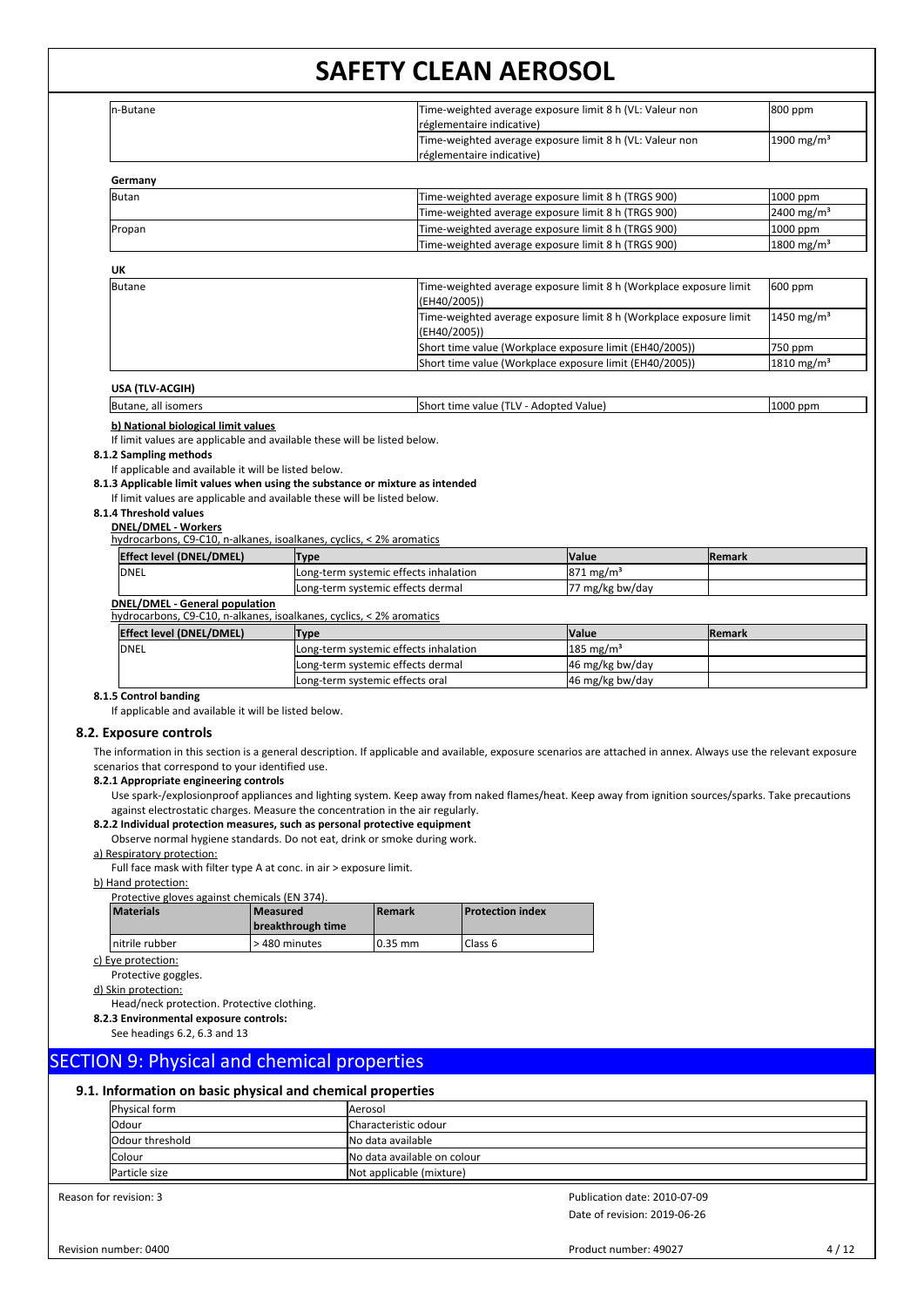| <b>Explosion limits</b>     | $0.8 - 9.5$ vol %                                      |
|-----------------------------|--------------------------------------------------------|
| Flammability                | Extremely flammable aerosol.                           |
| Log Kow                     | Not applicable (mixture)                               |
| Dynamic viscosity           | 1 mPa.s; 20 °C; Liquid                                 |
| Kinematic viscosity         | $1$ mm <sup>2</sup> /s; 40 °C; Liquid                  |
| Melting point               | No data available                                      |
| <b>Boiling point</b>        | -45 °C - 165 °C ; Liquid                               |
| Evaporation rate            | 0.56 ; Butyl acetate ; Liquid                          |
| Relative vapour density     | >1                                                     |
| Vapour pressure             | 8530 hPa; 20 °C                                        |
| Solubility                  | Water; insoluble                                       |
| Relative density            | 0.75 ; 20 °C ; Liquid                                  |
| Decomposition temperature   | No data available                                      |
| Auto-ignition temperature   | No data available                                      |
| Flash point                 | No data available                                      |
| <b>Explosive properties</b> | No chemical group associated with explosive properties |
| Oxidising properties        | No chemical group associated with oxidising properties |
| pH                          | No data available                                      |

## **9.2. Other information**

| $\mathbf{u}$<br>nsn | uĸ<br>. . |  |
|---------------------|-----------|--|
|                     |           |  |

## SECTION 10: Stability and reactivity

## **10.1. Reactivity**

May be ignited by sparks. Gas/vapour spreads at floor level: ignition hazard.

#### **10.2. Chemical stability**

Stable under normal conditions.

### **10.3. Possibility of hazardous reactions**

No data available.

## **10.4. Conditions to avoid**

## **Precautionary measures**

Use spark-/explosionproof appliances and lighting system. Keep away from naked flames/heat. Keep away from ignition sources/sparks. Take precautions against electrostatic charges.

## **10.5. Incompatible materials**

No data available.

## **10.6. Hazardous decomposition products**

Upon combustion: CO and CO2 are formed.

## SECTION 11: Toxicological information

## **11.1. Information on toxicological effects**

**11.1.1 Test results**

## **Acute toxicity**

#### SAFETY CLEAN AEROSOL

No (test)data on the mixture available

Judgement is based on the relevant ingredients

hydrocarbons, C9-C10, n-alkanes, isoalkanes, cyclics, < 2% aromatics

| <b>Route of exposure</b>    | <b>IParameter</b> | <b>Method</b>             | <b>Value</b>      | <b>Exposure time</b> | Species                    | <b>Value</b>              | <b>IRemark</b> |
|-----------------------------|-------------------|---------------------------|-------------------|----------------------|----------------------------|---------------------------|----------------|
|                             |                   |                           |                   |                      |                            | determination             |                |
| Oral                        | LD <sub>50</sub>  | Equivalent to OECD<br>401 | $>$ 5000 mg/kg bw |                      | Rat (male /<br>lfemale)    | Read-across               |                |
| Dermal                      | LD <sub>50</sub>  | Equivalent to OECD<br>402 | $>$ 3160 mg/kg bw | 24 h                 | Rabbit (male /<br>lfemale) | <b>Experimental value</b> |                |
| Inhalation (aerosol)   LC50 |                   | Equivalent to OECD<br>403 | $> 5.6$ mg/l air  | 4 h                  | Rat (male /<br>lfemale)    | <b>Experimental value</b> |                |

## **Conclusion**

Not classified for acute toxicity

## **Corrosion/irritation**

**SAFETY CLEAN AEROSOL** 

No (test)data on the mixture available

Judgement is based on the relevant ingredients

Reason for revision: 3

Date of revision: 2019-06-26 Publication date: 2010-07-09

Revision number: 0400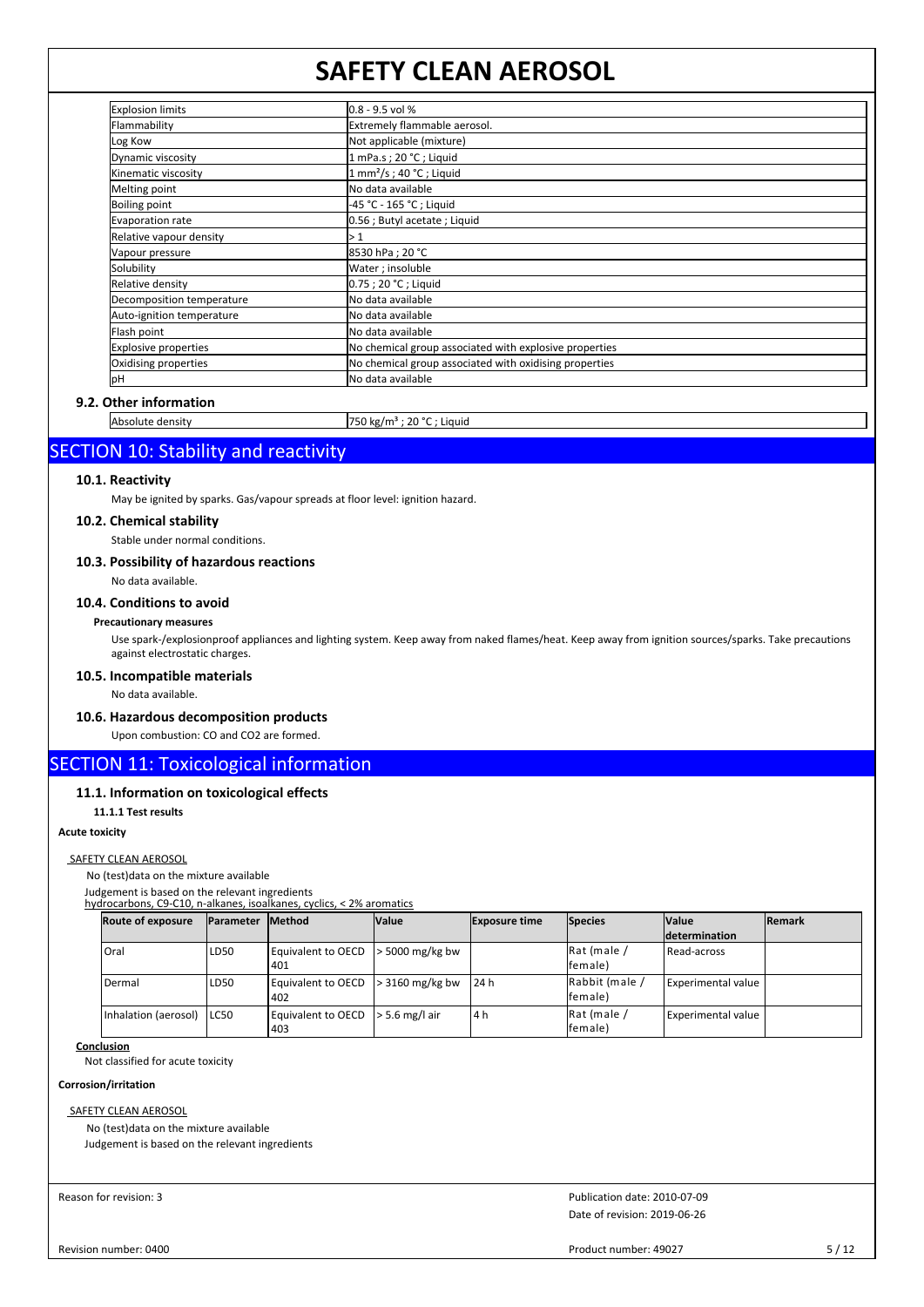| hydrocarbons, C9-C10, n-alkanes, isoalkanes, cyclics, < 2% aromatics |                |                                  |                      |                             |                |                                       |                  |  |
|----------------------------------------------------------------------|----------------|----------------------------------|----------------------|-----------------------------|----------------|---------------------------------------|------------------|--|
| <b>Route of exposure Result</b>                                      |                | <b>Method</b>                    | <b>Exposure time</b> | Time point                  | <b>Species</b> | <b>Nalue</b><br><b>Idetermination</b> | <b>Remark</b>    |  |
| Eye                                                                  | Not irritating | Equivalent to<br><b>OECD 405</b> |                      | 1; 24; 48; 72; 168<br>hours | l Rabbit       | <b>I</b> Read-across                  | Single treatment |  |
| Skin                                                                 | Not irritating | Equivalent to<br><b>OECD 404</b> | l4h                  | 24: 48: 72 hours            | Rabbit         | Read-across                           |                  |  |

#### **Conclusion**

Not classified as irritating to the skin

Not classified as irritating to the eyes

#### **Respiratory or skin sensitisation**

## SAFETY CLEAN AEROSOL

No (test)data on the mixture available

Judgement is based on the relevant ingredients

hydrocarbons, C9-C10, n-alkanes, isoalkanes, cyclics, < 2% aromatics

| Route of exposure Result |                 | <b>Method</b>                      | <b>Exposure time</b> | <b>Observation time</b> Species<br><b>lpoint</b> |                          | Value determination Remark |  |
|--------------------------|-----------------|------------------------------------|----------------------|--------------------------------------------------|--------------------------|----------------------------|--|
| 'Skin                    | Not sensitizing | <b>I Equivalent to OECD</b><br>406 |                      | 24: 48 hours                                     | l Guinea pig<br>(female) | Read-across                |  |

**Conclusion**

Not classified as sensitizing for skin

## **Specific target organ toxicity**

### SAFETY CLEAN AEROSOL

No (test)data on the mixture available

Classification is based on the relevant ingredients

## hydrocarbons, C9-C10, n-alkanes, isoalkanes, cyclics, < 2% aromatics

| <b>Route of exposure</b> | <b>Parameter Method</b> |                                  | <b>Value</b>                                       | <b>Organ</b> | <b>Effect</b>            | <b>Exposure time</b>                    | <b>Species</b>         | <b>Value</b>     |
|--------------------------|-------------------------|----------------------------------|----------------------------------------------------|--------------|--------------------------|-----------------------------------------|------------------------|------------------|
|                          |                         |                                  |                                                    |              |                          |                                         |                        | determination    |
| Oral (stomach<br>tube)   | <b>NOAEL</b>            | Equivalent to<br><b>OECD 422</b> | > 1000 mg/kg<br>bw/day                             |              | No effect                |                                         | Rat (male /<br>female) | Read-across      |
| Dermal                   |                         |                                  |                                                    |              |                          |                                         |                        | Data waiving     |
| Inhalation<br>(vapours)  | <b>NOAEC</b>            | Equivalent to<br><b>OECD 413</b> | >10400<br>$\mathsf{Im}\mathsf{g}/\mathsf{m}^3$ air |              | No effect                | $13$ weeks (6h / day, 5<br>days / week) | Rat (male /<br>female) | Read-across      |
| Inhalation               |                         |                                  | STOT SE cat.3                                      |              | Drowsiness,<br>dizziness |                                         |                        | Literature study |

#### **Conclusion**

May cause drowsiness or dizziness.

Not classified for subchronic toxicity

#### **Mutagenicity (in vitro)**

#### SAFETY CLEAN AEROSOL

No (test)data on the mixture available

Judgement is based on the relevant ingredients

#### hydrocarbons, C9-C10, n-alkanes, isoalkanes, cyclics, < 2% aromatics

| <b>Result</b>           | <b>Method</b> | Test substrate           | <b>IEffect</b> | Value determination | <b>Remark</b> |
|-------------------------|---------------|--------------------------|----------------|---------------------|---------------|
| Negative with metabolic | IOECD 471     | Bacteria (S.typhimurium) | I No effect    | l Read-across       |               |
| activation, negative    |               |                          |                |                     |               |
| without metabolic       |               |                          |                |                     |               |
| l activation            |               |                          |                |                     |               |

**Conclusion**

Not classified for mutagenic or genotoxic toxicity

#### **Mutagenicity (in vivo)**

## SAFETY CLEAN AEROSOL

No (test)data on the mixture available

Judgement is based on the relevant ingredients

hydrocarbons, C9-C10, n-alkanes, isoalkanes, cyclics, < 2% aromatics

| Result   | <b>Method</b>                                | <b>Exposure time</b> | Test substrate      | <b>Organ</b> | Value determination |
|----------|----------------------------------------------|----------------------|---------------------|--------------|---------------------|
| Negative | Equivalent to OECD $\vert$ 5 days (6h / day) |                      | Rat (male / female) |              | Read-across         |
|          | 478                                          |                      |                     |              |                     |

## **Conclusion**

Not classified for mutagenic or genotoxic toxicity

## **Carcinogenicity**

## SAFETY CLEAN AEROSOL

No (test)data on the mixture available

Reason for revision: 3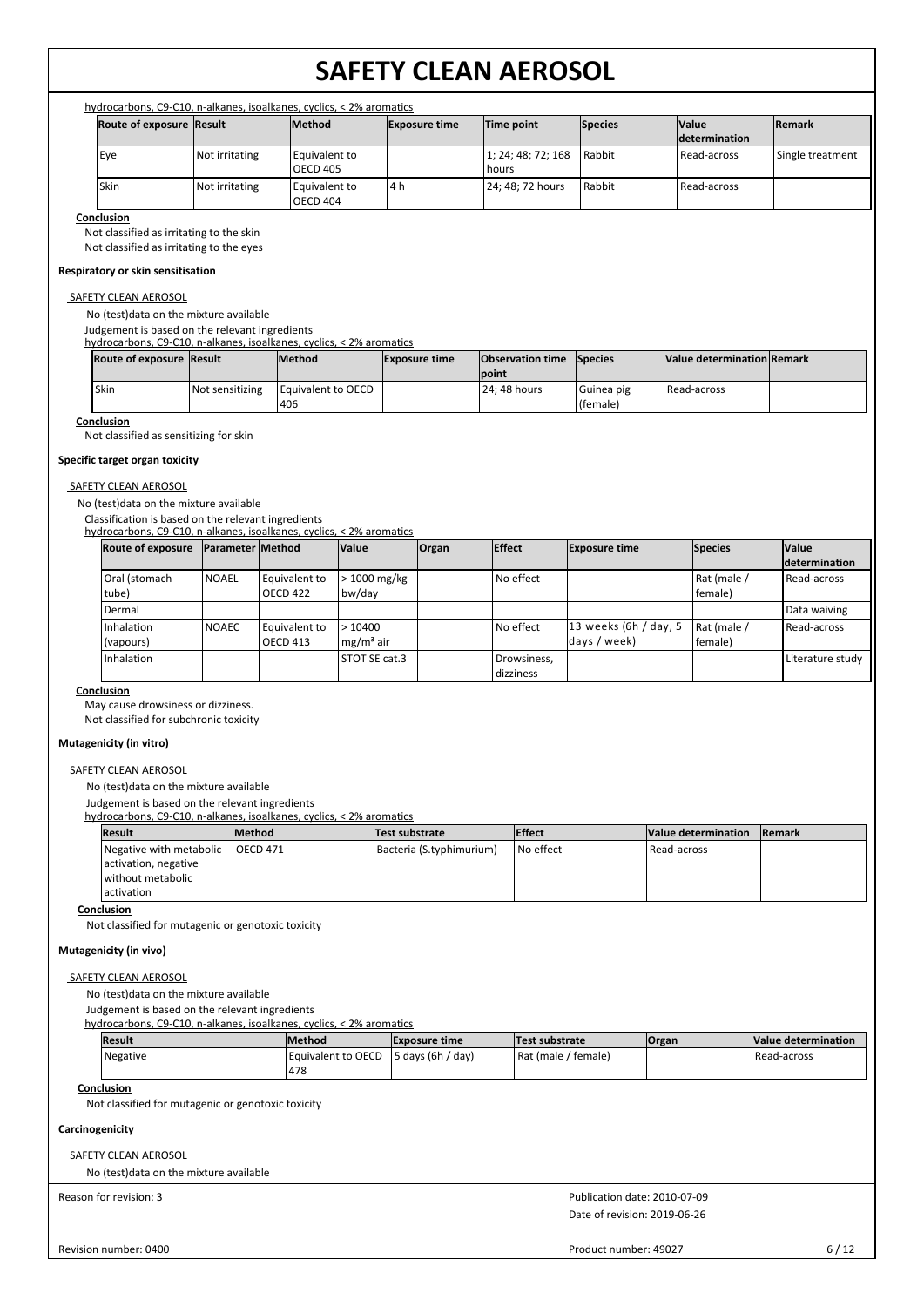Judgement is based on the relevant ingredients

| hydrocarbons, C9-C10, n-alkanes, isoalkanes, cyclics, < 2% aromatics |                 |                  |               |                               |                                   |                |                 |              |                       |
|----------------------------------------------------------------------|-----------------|------------------|---------------|-------------------------------|-----------------------------------|----------------|-----------------|--------------|-----------------------|
|                                                                      | <b>Route of</b> | <b>Parameter</b> | <b>Method</b> | <b>Value</b>                  | <b>Exposure time</b>              | <b>Species</b> | <b>Effect</b>   | <b>Organ</b> | <b>Nalue</b>          |
|                                                                      | exposure        |                  |               |                               |                                   |                |                 |              | <b>Idetermination</b> |
|                                                                      | Inhalation      | <b>NOAEC</b>     | Equivalent to | $\geq$ 2200 mg/m <sup>3</sup> | 105 weeks (6h / day, Rat (female) |                | No carcinogenic |              | l Read-across         |
|                                                                      | (vapours)       |                  | OECD 453      | . air                         | 5 days / week)                    |                | effect          |              |                       |

**Conclusion**

Not classified for carcinogenicity

### **Reproductive toxicity**

## SAFETY CLEAN AEROSOL

No (test)data on the mixture available

Judgement is based on the relevant ingredients

hydrocarbons, C9-C10, n-alkanes, isoalkanes, cyclics, < 2% aromatics

|                        | <b>Parameter</b> | <b>Method</b>                    | <b>Value</b>               | <b>Exposure time</b>                  | <b>Species</b>         | <b>Effect</b> | <b>Organ</b> | <b>Value</b>                   |
|------------------------|------------------|----------------------------------|----------------------------|---------------------------------------|------------------------|---------------|--------------|--------------------------------|
|                        |                  |                                  |                            |                                       |                        |               |              | <b>Idetermination</b>          |
| Developmental toxicity | <b>INOAEL</b>    | Equivalent to<br><b>OECD 414</b> | $\geq 5220$<br>$mg/m3$ air | 10 days (6h / day)                    | l Rat                  | No effect     |              | <b>Experimental</b><br>l value |
| Maternal toxicity      | <b>I</b> NOAEL   | Equivalent to<br><b>OECD 414</b> | > 5220<br>$mg/m3$ air      | 10 days (6h / day)                    | l Rat                  | No effect     |              | Read-across                    |
| Effects on fertility   | <b>NOAEL</b>     | Equivalent to<br><b>OECD 413</b> | >1000<br>mg/kg<br>bw/day   | 14 weeks (6h / day,<br>5 days / week) | Rat (male /<br>(female | No effect     |              | Read-across                    |

#### **Conclusion**

Not classified for reprotoxic or developmental toxicity

#### **Toxicity other effects**

## SAFETY CLEAN AEROSOL

No (test)data on the mixture available

Classification is based on the relevant ingredients

hydrocarbons, C9-C10, n-alkanes, isoalkanes, cyclics, < 2% aromatics **Parameter** Method **Value Organ Effect Exposure time Species Value determination** Skin dryness or cracking Literature study Skin

### **Conclusion**

Repeated exposure may cause skin dryness or cracking.

**Chronic effects from short and long-term exposure**

### SAFETY CLEAN AEROSOL

No effects known.

## SECTION 12: Ecological information

## **12.1. Toxicity**

## SAFETY CLEAN AEROSOL

No (test)data on the mixture available

Classification is based on the relevant ingredients

hydrocarbons, C9-C10, n-alkanes, isoalkanes, cyclics, < 2% aromatics

|                                            | <b>IParameter</b> | <b>Method</b>   | Value                          | <b>Duration</b>     | <b>Species</b>                     | Test design                 | Fresh/salt<br><b>water</b> | Value determination                    |
|--------------------------------------------|-------------------|-----------------|--------------------------------|---------------------|------------------------------------|-----------------------------|----------------------------|----------------------------------------|
| Acute toxicity fishes                      | <b>LC50</b>       | <b>OECD 203</b> | $10$ mg/l - 30<br>mg/l         | 96 h                | Oncorhynchus<br>mykiss             | Semi-static<br>system       | Fresh water                | Experimental value;<br>GLP             |
| Acute toxicity crustacea                   | EL50              | <b>OECD 202</b> | $22 \text{ mg/l} - 46$<br>mg/l | 48 h                | Daphnia magna                      | Static system   Fresh water |                            | Experimental value;<br>GLP             |
| Toxicity algae and other<br>aquatic plants | <b>NOEL</b>       | <b>OECD 201</b> | $< 1$ mg/l                     | 72 h                | Pseudokirchner<br>ella subcapitata | Static system   Fresh water |                            | Experimental value;<br>GLP             |
| Long-term toxicity fish                    | <b>NOEL</b>       |                 | $0.182$ mg/l                   | $28 \text{ day}(s)$ | Oncorhynchus<br>mykiss             |                             | Fresh water                | <b>QSAR</b> ; Nominal<br>concentration |
| Long-term toxicity aquatic<br>crustacea    | <b>NOELR</b>      |                 | $0.317$ mg/l                   | $21 \text{ day}(s)$ | Daphnia magna                      |                             | Fresh water                | <b>QSAR</b> ; Nominal<br>concentration |

## **Conclusion**

Harmful to aquatic life with long lasting effects.

## **12.2. Persistence and degradability**

Reason for revision: 3

Date of revision: 2019-06-26 Publication date: 2010-07-09

Revision number: 0400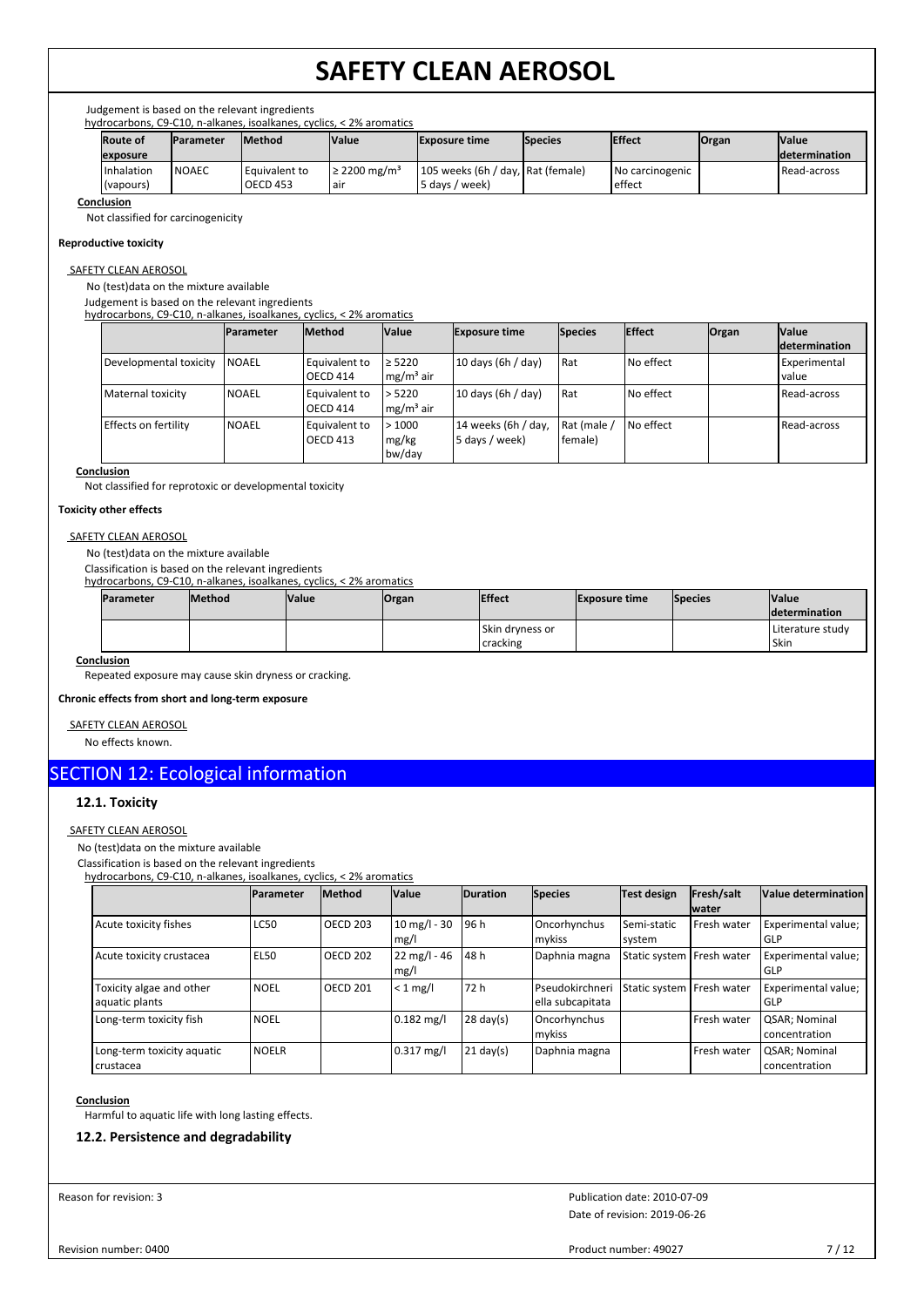hydrocarbons, C9-C10, n-alkanes, isoalkanes, cyclics, < 2% aromatics

|--|

|                                               | <b>Method</b>                      | Value    | <b>Duration</b>          | Value determination       |
|-----------------------------------------------|------------------------------------|----------|--------------------------|---------------------------|
| OECD 301F: Manometric Respirometry Test  89 % |                                    |          | $28 \text{ day(s)}$      | <b>Experimental value</b> |
|                                               |                                    |          |                          |                           |
|                                               | Phototransformation air (DT50 air) |          |                          |                           |
|                                               | <b>Method</b>                      | Value    | Conc. OH-radicals        | Value determination       |
|                                               | LAOPWIN v1.92                      | 18.679 h | $1.5E6$ /cm <sup>3</sup> | Calculated value          |

#### **Conclusion**

Contains readily biodegradable component(s)

### **12.3. Bioaccumulative potential**

#### SAFETY CLEAN AEROSOL

#### **Log Kow**

| <b>Method</b><br><b>IRemark</b> |                         | <b>Value</b> | nperature<br>Тоі | <b>Valu</b><br>: determination |
|---------------------------------|-------------------------|--------------|------------------|--------------------------------|
| <b>No</b>                       | 'mixture.<br>applicable |              |                  |                                |

hydrocarbons, C9-C10, n-alkanes, isoalkanes, cyclics, < 2% aromatics

| <b>BCF fishes</b> |               |                |                             |                 |                |                    |                           |
|-------------------|---------------|----------------|-----------------------------|-----------------|----------------|--------------------|---------------------------|
| Parameter         | <b>Method</b> |                | <b>Value</b>                | <b>Duration</b> | <b>Species</b> |                    | Value determination       |
| <b>BCF</b>        | BCFBAF v3.01  |                | 551.7 l/kg; Fresh<br>weight |                 |                |                    | <b>IEstimated value</b>   |
| Log Kow           |               |                |                             |                 |                |                    |                           |
| <b>Method</b>     |               | <b>IRemark</b> |                             | <b>Value</b>    |                | <b>Temperature</b> | Value determination       |
|                   |               |                |                             | 4.66            |                |                    | <b>Experimental value</b> |

#### **Conclusion**

Contains bioaccumulative component(s)

## **12.4. Mobility in soil**

hydrocarbons, C9-C10, n-alkanes, isoalkanes, cyclics, < 2% aromatics

| (log) Koc                   |                     |                       |                  |               |                           |                        |              |                         |                         |
|-----------------------------|---------------------|-----------------------|------------------|---------------|---------------------------|------------------------|--------------|-------------------------|-------------------------|
| Parameter                   |                     |                       |                  | <b>Method</b> |                           |                        | <b>Value</b> |                         | Value determination     |
| log Koc                     |                     |                       |                  |               | <b>ISRC PCKOCWIN v2.0</b> |                        | 2.380        |                         | <b>Calculated value</b> |
| <b>Percent distribution</b> |                     |                       |                  |               |                           |                        |              |                         |                         |
| <b>Method</b>               | <b>Fraction air</b> | <b>Fraction biota</b> | <b>IFraction</b> |               | <b>Fraction soil</b>      | <b>IFraction water</b> |              | Value determination     |                         |
|                             |                     |                       | <b>Isediment</b> |               |                           |                        |              |                         |                         |
| <b>Fugacity Model</b>       | 34.9%               |                       | 0.553%           |               | 1.19%                     | 63.4 %                 |              | <b>Calculated value</b> |                         |
| Level III                   |                     |                       |                  |               |                           |                        |              |                         |                         |

#### **Conclusion**

Contains component(s) with potential for mobility in the soil

## **12.5. Results of PBT and vPvB assessment**

Does not contain component(s) that meet(s) the criteria of PBT and/or vPvB as listed in Annex XIII of Regulation (EC) No 1907/2006.

### **12.6. Other adverse effects**

## SAFETY CLEAN AEROSOL

#### **Fluorinated greenhouse gases (Regulation (EU) No 517/2014)**

None of the known components is included in the list of fluorinated greenhouse gases (Regulation (EU) No 517/2014)

## **Ozone-depleting potential (ODP)**

Not classified as dangerous for the ozone layer (Regulation (EC) No 1005/2009)

## SECTION 13: Disposal considerations

The information in this section is a general description. If applicable and available, exposure scenarios are attached in annex. Always use the relevant exposure scenarios that correspond to your identified use.

### **13.1. Waste treatment methods**

#### **13.1.1 Provisions relating to waste**

#### **European Union**

Hazardous waste according to Directive 2008/98/EC, as amended by Regulation (EU) No 1357/2014 and Regulation (EU) No 2017/997.

Waste material code (Directive 2008/98/EC, Decision 2000/0532/EC).

20 01 29\* (separately collected fractions (except 15 01): detergents containing hazardous substances). Depending on branch of industry and production process, also other waste codes may be applicable.

## **13.1.2 Disposal methods**

Remove waste in accordance with local and/or national regulations. Specific treatment. Hazardous waste shall not be mixed together with other waste. Different types of hazardous waste shall not be mixed together if this may entail a risk of pollution or create problems for the further management of the waste. Hazardous waste shall be managed responsibly. All entities that store, transport or handle hazardous waste shall take the necessary measures to prevent risks of pollution or damage to people or animals. Do not discharge into drains or the environment. Dispose of at authorized waste collection point. **13.1.3 Packaging/Container**

## **European Union**

Reason for revision: 3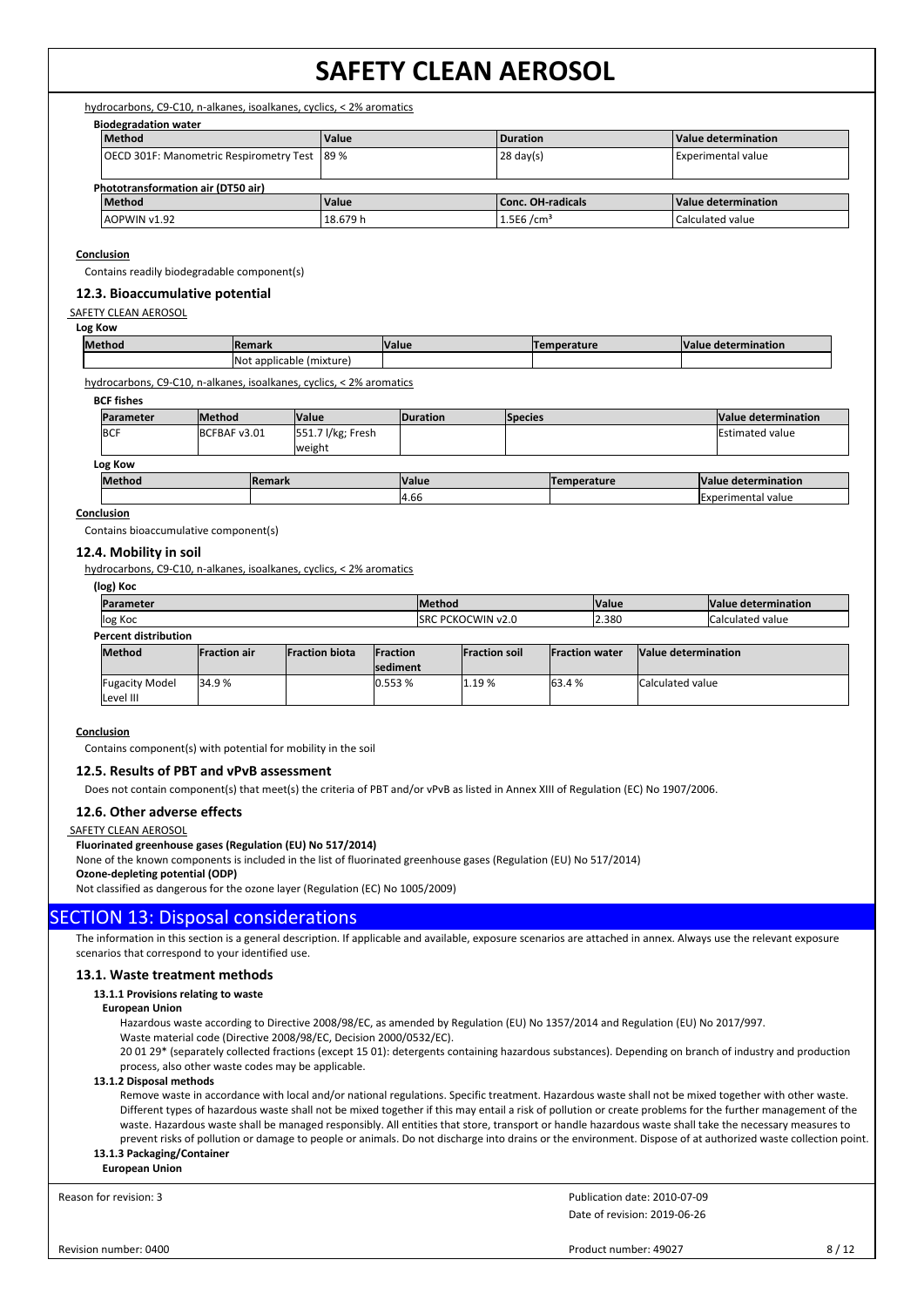Waste material code packaging (Directive 2008/98/EC).

15 01 10\* (packaging containing residues of or contaminated by dangerous substances).

## SECTION 14: Transport information

## **Road (ADR)**

| 14.1. UN number                          |                                                                                                                                           |
|------------------------------------------|-------------------------------------------------------------------------------------------------------------------------------------------|
| UN number                                | 1950                                                                                                                                      |
| 14.2. UN proper shipping name            |                                                                                                                                           |
| Proper shipping name                     | Aerosols                                                                                                                                  |
| 14.3. Transport hazard class(es)         |                                                                                                                                           |
| Hazard identification number             |                                                                                                                                           |
| <b>Class</b>                             |                                                                                                                                           |
| Classification code                      | 5F                                                                                                                                        |
| 14.4. Packing group                      |                                                                                                                                           |
| Packing group                            |                                                                                                                                           |
| Labels                                   | 2.1                                                                                                                                       |
| 14.5. Environmental hazards              |                                                                                                                                           |
| Environmentally hazardous substance mark | no                                                                                                                                        |
| 14.6. Special precautions for user       |                                                                                                                                           |
| Special provisions                       | 190                                                                                                                                       |
| Special provisions                       | 327                                                                                                                                       |
| Special provisions                       | 344                                                                                                                                       |
| Special provisions                       | 625                                                                                                                                       |
| Limited quantities                       | Combination packagings: not more than 1 liter per inner packaging for<br>liquids. A package shall not weigh more than 30 kg. (gross mass) |

## **Rail (RID)**

| 14.1. UN number                          |                                                                                                                                           |
|------------------------------------------|-------------------------------------------------------------------------------------------------------------------------------------------|
| UN number                                | 1950                                                                                                                                      |
| 14.2. UN proper shipping name            |                                                                                                                                           |
| Proper shipping name                     | Aerosols                                                                                                                                  |
| 14.3. Transport hazard class(es)         |                                                                                                                                           |
| Hazard identification number             | 23                                                                                                                                        |
| Class                                    |                                                                                                                                           |
| Classification code                      | 5F                                                                                                                                        |
| 14.4. Packing group                      |                                                                                                                                           |
| Packing group                            |                                                                                                                                           |
| Labels                                   | 2.1                                                                                                                                       |
| 14.5. Environmental hazards              |                                                                                                                                           |
| Environmentally hazardous substance mark | Ino                                                                                                                                       |
| 14.6. Special precautions for user       |                                                                                                                                           |
| Special provisions                       | 190                                                                                                                                       |
| Special provisions                       | 327                                                                                                                                       |
| Special provisions                       | 344                                                                                                                                       |
| Special provisions                       | 625                                                                                                                                       |
| Limited quantities                       | Combination packagings: not more than 1 liter per inner packaging for<br>liquids. A package shall not weigh more than 30 kg. (gross mass) |

## **Inland waterways (ADN)**

| 14.1. UN number                          |                                                                                                                                           |  |
|------------------------------------------|-------------------------------------------------------------------------------------------------------------------------------------------|--|
| UN number                                | 1950                                                                                                                                      |  |
| 14.2. UN proper shipping name            |                                                                                                                                           |  |
| Proper shipping name                     | Aerosols                                                                                                                                  |  |
| 14.3. Transport hazard class(es)         |                                                                                                                                           |  |
| <b>Class</b>                             |                                                                                                                                           |  |
| Classification code                      | l5F                                                                                                                                       |  |
| 14.4. Packing group                      |                                                                                                                                           |  |
| Packing group                            |                                                                                                                                           |  |
| Labels                                   | 2.1                                                                                                                                       |  |
| 14.5. Environmental hazards              |                                                                                                                                           |  |
| Environmentally hazardous substance mark | no                                                                                                                                        |  |
| 14.6. Special precautions for user       |                                                                                                                                           |  |
| Special provisions                       | 190                                                                                                                                       |  |
| Special provisions                       | 327                                                                                                                                       |  |
| Special provisions                       | 344                                                                                                                                       |  |
| Special provisions                       | 625                                                                                                                                       |  |
| Limited quantities                       | Combination packagings: not more than 1 liter per inner packaging for<br>liquids. A package shall not weigh more than 30 kg. (gross mass) |  |

## **Sea (IMDG/IMSBC)**

Reason for revision: 3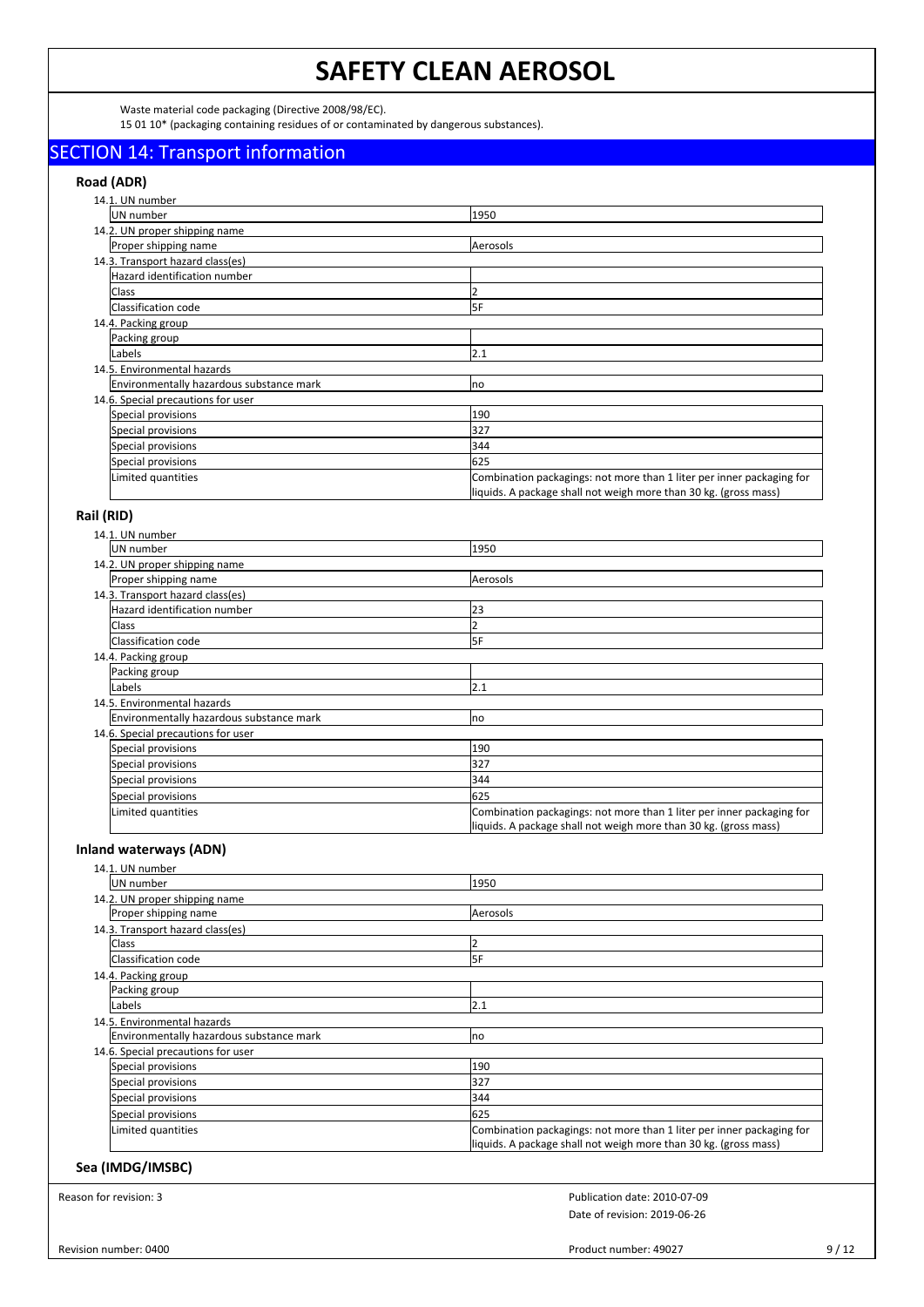| UN number                                                                | 1950                                                                                                                                      |
|--------------------------------------------------------------------------|-------------------------------------------------------------------------------------------------------------------------------------------|
| 14.2. UN proper shipping name                                            |                                                                                                                                           |
| Proper shipping name                                                     | aerosols                                                                                                                                  |
| 14.3. Transport hazard class(es)                                         |                                                                                                                                           |
| <b>Class</b>                                                             | 2.1                                                                                                                                       |
| 14.4. Packing group                                                      |                                                                                                                                           |
| Packing group                                                            |                                                                                                                                           |
| Labels                                                                   | 2.1                                                                                                                                       |
| 14.5. Environmental hazards                                              |                                                                                                                                           |
| Marine pollutant                                                         |                                                                                                                                           |
| Environmentally hazardous substance mark                                 | no                                                                                                                                        |
| 14.6. Special precautions for user                                       |                                                                                                                                           |
| Special provisions                                                       | 190                                                                                                                                       |
| Special provisions                                                       | 277                                                                                                                                       |
| Special provisions                                                       | 327                                                                                                                                       |
| Special provisions                                                       | 344                                                                                                                                       |
| Special provisions                                                       | 381                                                                                                                                       |
| Special provisions                                                       | 63                                                                                                                                        |
| Special provisions                                                       | 959                                                                                                                                       |
| Limited quantities                                                       | Combination packagings: not more than 1 liter per inner packaging for<br>liquids. A package shall not weigh more than 30 kg. (gross mass) |
| 14.7. Transport in bulk according to Annex II of Marpol and the IBC Code |                                                                                                                                           |
| Annex II of MARPOL 73/78                                                 | Not applicable                                                                                                                            |

### **Air (ICAO-TI/IATA-DGR)**

| 14.1. UN number                                        |                     |
|--------------------------------------------------------|---------------------|
| UN number                                              | 1950                |
| 14.2. UN proper shipping name                          |                     |
| Proper shipping name                                   | Aerosols, flammable |
| 14.3. Transport hazard class(es)                       |                     |
| <b>Class</b>                                           | 2.1                 |
| 14.4. Packing group                                    |                     |
| Packing group                                          |                     |
| Labels                                                 | 2.1                 |
| 14.5. Environmental hazards                            |                     |
| Environmentally hazardous substance mark               | no                  |
| 14.6. Special precautions for user                     |                     |
| Special provisions                                     | A145                |
| Special provisions                                     | A167                |
| Special provisions                                     | A802                |
| Passenger and cargo transport                          |                     |
| Limited quantities: maximum net quantity per packaging | 30 kg G             |

# SECTION 15: Regulatory information

| 15.1. Safety, health and environmental regulations/legislation specific for the substance or mixture |
|------------------------------------------------------------------------------------------------------|
| <b>European legislation:</b>                                                                         |

VOC content Directive 2010/75/EU

| <b>VOC content</b> | 'Remark |
|--------------------|---------|
| 100 %              |         |
| 695 g/l            |         |

Ingredients according to Regulation (EC) No 648/2004 and amendments

≥30% aliphatic hydrocarbons

REACH Annex XVII - Restriction

Contains component(s) subject to restrictions of Annex XVII of Regulation (EC) No 1907/2006: restrictions on the manufacture, placing on the market and use of certain dangerous substances, mixtures and articles.

|                                                                           | Designation of the substance, of the group of<br>substances or of the mixture                                                                                                                                                                                                                                                                                                                                                                                                             | Conditions of restriction                                                                                                                                                                                                                                                                                                                                                                                                                                                                                                                                                                                                                                                                                        |
|---------------------------------------------------------------------------|-------------------------------------------------------------------------------------------------------------------------------------------------------------------------------------------------------------------------------------------------------------------------------------------------------------------------------------------------------------------------------------------------------------------------------------------------------------------------------------------|------------------------------------------------------------------------------------------------------------------------------------------------------------------------------------------------------------------------------------------------------------------------------------------------------------------------------------------------------------------------------------------------------------------------------------------------------------------------------------------------------------------------------------------------------------------------------------------------------------------------------------------------------------------------------------------------------------------|
| · hydrocarbons, C9-C10, n-alkanes,<br>isoalkanes, cyclics, < 2% aromatics | Liquid substances or mixtures fulfilling the<br>criteria for any of the following hazard classes<br>or categories set out in Annex I to Regulation<br>(EC) No 1272/2008:<br>(a) hazard classes 2.1 to 2.4, 2.6 and 2.7, 2.8<br>types A and B, 2.9, 2.10, 2.12, 2.13 categories<br>1 and 2, 2.14 categories 1 and 2, 2.15 types A<br>to F:<br>(b) hazard classes 3.1 to 3.6, 3.7 adverse<br>effects on sexual function and fertility or on<br>development, 3.8 effects other than narcotic | 1. Shall not be used in:<br>- ornamental articles intended to produce light or colour effects by means of different<br>phases, for example in ornamental lamps and ashtrays,<br>- tricks and jokes.<br>- games for one or more participants, or any article intended to be used as such, even with<br>ornamental aspects.<br>2. Articles not complying with paragraph 1 shall not be placed on the market.<br>3. Shall not be placed on the market if they contain a colouring agent, unless required for<br>fiscal reasons, or perfume, or both, if they:<br>- can be used as fuel in decorative oil lamps for supply to the general public, and,<br>- present an aspiration hazard and are labelled with H304, |
| eason for revision: 3                                                     |                                                                                                                                                                                                                                                                                                                                                                                                                                                                                           | Publication date: 2010-07-09                                                                                                                                                                                                                                                                                                                                                                                                                                                                                                                                                                                                                                                                                     |

Reason for revision: 3

Date of revision: 2019-06-26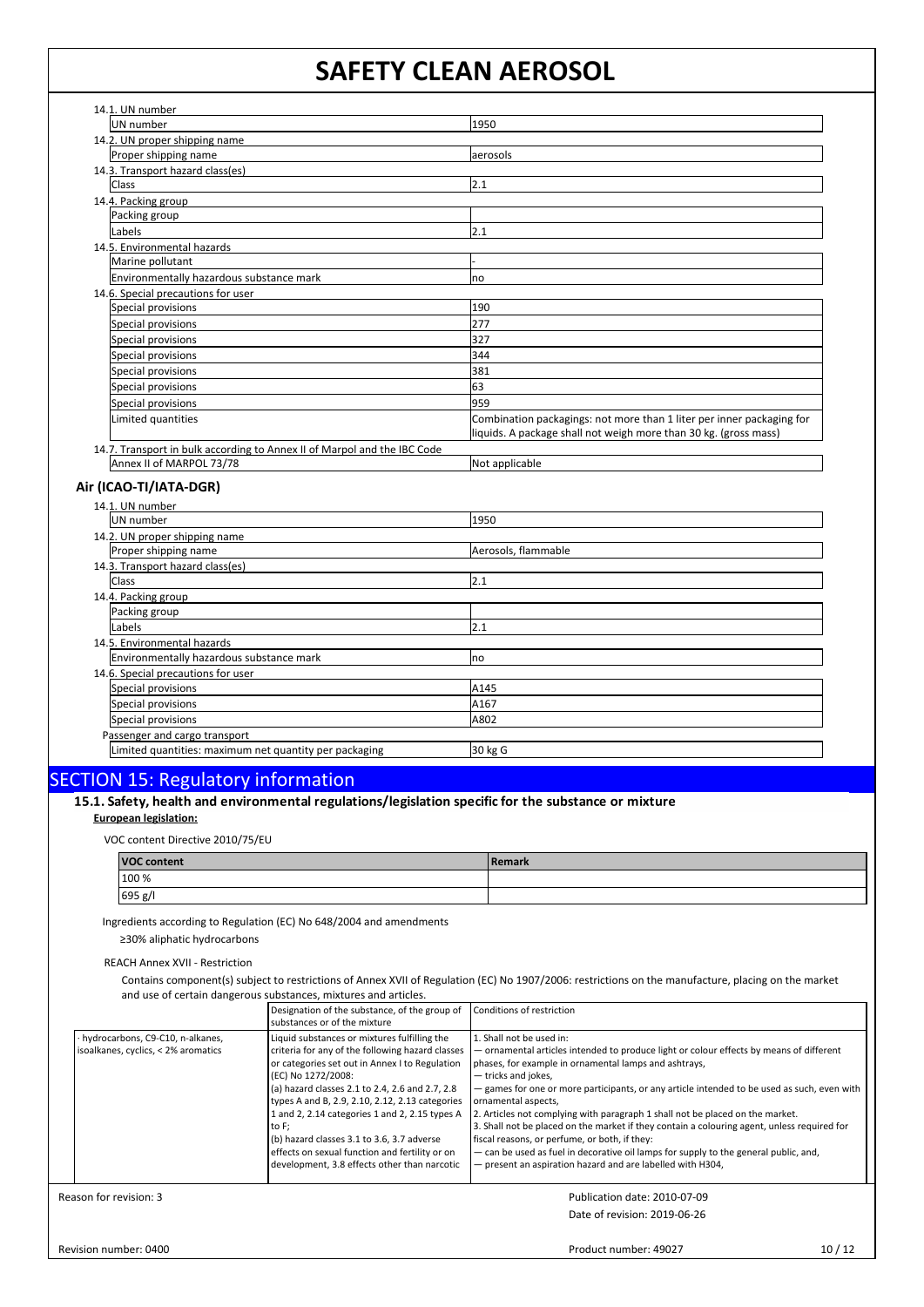|                                                                                      | effects, 3.9 and 3.10;<br>(c) hazard class 4.1;<br>(d) hazard class 5.1.                                                                                                                                                                                                                                                                                                                                      | 4. Decorative oil lamps for supply to the general public shall not be placed on the market<br>unless they conform to the European Standard on Decorative oil lamps (EN 14059) adopted<br>by the European Committee for Standardisation (CEN).<br>5. Without prejudice to the implementation of other Community provisions relating to the<br>classification, packaging and labelling of dangerous substances and mixtures, suppliers shall<br>ensure, before the placing on the market, that the following requirements are met:<br>a) lamp oils, labelled with H304, intended for supply to the general public are visibly, legibly<br>and indelibly marked as follows: "Keep lamps filled with this liquid out of the reach of<br>children"; and, by 1 December 2010, "Just a sip of lamp oil - or even sucking the wick of<br>lamps - may lead to life-threatening lung damage";<br>b) grill lighter fluids, labelled with H304, intended for supply to the general public are legibly<br>and indelibly marked by 1 December 2010 as follows: "Just a sip of grill lighter may lead to<br>life threatening lung damage";<br>c) lamp oils and grill lighters, labelled with H304, intended for supply to the general public<br>are packaged in black opaque containers not exceeding 1 litre by 1 December 2010.<br>6. No later than 1 June 2014, the Commission shall request the European Chemicals Agency<br>to prepare a dossier, in accordance with Article 69 of the present Regulation with a view to<br>ban, if appropriate, grill lighter fluids and fuel for decorative lamps, labelled H304, intended<br>for supply to the general public.<br>7. Natural or legal persons placing on the market for the first time lamp oils and grill lighter<br>fluids, labelled with H304, shall by 1 December 2011, and annually thereafter, provide data<br>on alternatives to lamp oils and grill lighter fluids labelled H304 to the competent authority<br>in the Member State concerned. Member States shall make those data available to the<br>Commission.' |
|--------------------------------------------------------------------------------------|---------------------------------------------------------------------------------------------------------------------------------------------------------------------------------------------------------------------------------------------------------------------------------------------------------------------------------------------------------------------------------------------------------------|---------------------------------------------------------------------------------------------------------------------------------------------------------------------------------------------------------------------------------------------------------------------------------------------------------------------------------------------------------------------------------------------------------------------------------------------------------------------------------------------------------------------------------------------------------------------------------------------------------------------------------------------------------------------------------------------------------------------------------------------------------------------------------------------------------------------------------------------------------------------------------------------------------------------------------------------------------------------------------------------------------------------------------------------------------------------------------------------------------------------------------------------------------------------------------------------------------------------------------------------------------------------------------------------------------------------------------------------------------------------------------------------------------------------------------------------------------------------------------------------------------------------------------------------------------------------------------------------------------------------------------------------------------------------------------------------------------------------------------------------------------------------------------------------------------------------------------------------------------------------------------------------------------------------------------------------------------------------------------------------------------------------------------------------------------------------|
| hydrocarbons, C9-C10, n-alkanes,<br>isoalkanes, cyclics, < 2% aromatics              | Substances classified as flammable gases<br>category 1 or 2, flammable liquids categories<br>1, 2 or 3, flammable solids category 1 or 2,<br>substances and mixtures which, in contact<br>with water, emit flammable gases, category 1,<br>2 or 3, pyrophoric liquids category 1 or<br>pyrophoric solids category 1, regardless of<br>whether they appear in Part 3 of Annex VI to<br>that Regulation or not. | 1. Shall not be used, as substance or as mixtures in aerosol dispensers where these aerosol<br>dispensers are intended for supply to the general public for entertainment and decorative<br>purposes such as the following:<br>- metallic glitter intended mainly for decoration,<br>- artificial snow and frost,<br>- "whoopee" cushions,<br>- silly string aerosols,<br>- imitation excrement,<br>- horns for parties,<br>- decorative flakes and foams,<br>- artificial cobwebs,<br>- stink bombs.<br>2. Without prejudice to the application of other Community provisions on the classification,<br>packaging and labelling of substances, suppliers shall ensure before the placing on the<br>market that the packaging of aerosol dispensers referred to above is marked visibly, legibly<br>and indelibly with:<br>"For professional users only".<br>3. By way of derogation, paragraphs 1 and 2 shall not apply to the aerosol dispensers<br>referred to Article 8 (1a) of Council Directive 75/324/EEC.<br>4. The aerosol dispensers referred to in paragraphs 1 and 2 shall not be placed on the<br>market unless they conform to the requirements indicated.                                                                                                                                                                                                                                                                                                                                                                                                                                                                                                                                                                                                                                                                                                                                                                                                                                                                                            |
| <b>National legislation Belgium</b><br>SAFETY CLEAN AEROSOL                          |                                                                                                                                                                                                                                                                                                                                                                                                               |                                                                                                                                                                                                                                                                                                                                                                                                                                                                                                                                                                                                                                                                                                                                                                                                                                                                                                                                                                                                                                                                                                                                                                                                                                                                                                                                                                                                                                                                                                                                                                                                                                                                                                                                                                                                                                                                                                                                                                                                                                                                     |
| No data available                                                                    |                                                                                                                                                                                                                                                                                                                                                                                                               |                                                                                                                                                                                                                                                                                                                                                                                                                                                                                                                                                                                                                                                                                                                                                                                                                                                                                                                                                                                                                                                                                                                                                                                                                                                                                                                                                                                                                                                                                                                                                                                                                                                                                                                                                                                                                                                                                                                                                                                                                                                                     |
| <b>National legislation The Netherlands</b><br><b>SAFETY CLEAN AEROSOL</b>           |                                                                                                                                                                                                                                                                                                                                                                                                               |                                                                                                                                                                                                                                                                                                                                                                                                                                                                                                                                                                                                                                                                                                                                                                                                                                                                                                                                                                                                                                                                                                                                                                                                                                                                                                                                                                                                                                                                                                                                                                                                                                                                                                                                                                                                                                                                                                                                                                                                                                                                     |
| Waterbezwaarlijkheid                                                                 | Z (2); Algemene Beoordelingsmethodiek (ABM)                                                                                                                                                                                                                                                                                                                                                                   |                                                                                                                                                                                                                                                                                                                                                                                                                                                                                                                                                                                                                                                                                                                                                                                                                                                                                                                                                                                                                                                                                                                                                                                                                                                                                                                                                                                                                                                                                                                                                                                                                                                                                                                                                                                                                                                                                                                                                                                                                                                                     |
| <b>National legislation France</b><br>SAFETY CLEAN AEROSOL<br>No data available<br>. |                                                                                                                                                                                                                                                                                                                                                                                                               |                                                                                                                                                                                                                                                                                                                                                                                                                                                                                                                                                                                                                                                                                                                                                                                                                                                                                                                                                                                                                                                                                                                                                                                                                                                                                                                                                                                                                                                                                                                                                                                                                                                                                                                                                                                                                                                                                                                                                                                                                                                                     |

# **National legislation Germany** SAFETY CLEAN AEROSOL

| <b>WGK</b>     | 2017 [2; Verordnung über Anlagen zum Umgang mit wassergefährdenden Stoffen (AwSV) - 18. April |
|----------------|-----------------------------------------------------------------------------------------------|
|                | hydrocarbons, C9-C10, n-alkanes, isoalkanes, cyclics, < 2% aromatics                          |
| <b>TA-Luft</b> | 15.2.5/                                                                                       |

# **National legislation United Kingdom** SAFETY CLEAN AEROSOL

No data available

# **Other relevant data** SAFETY CLEAN AEROSOL

No data available

## **15.2. Chemical safety assessment**

No chemical safety assessment has been conducted for the mixture.

Reason for revision: 3